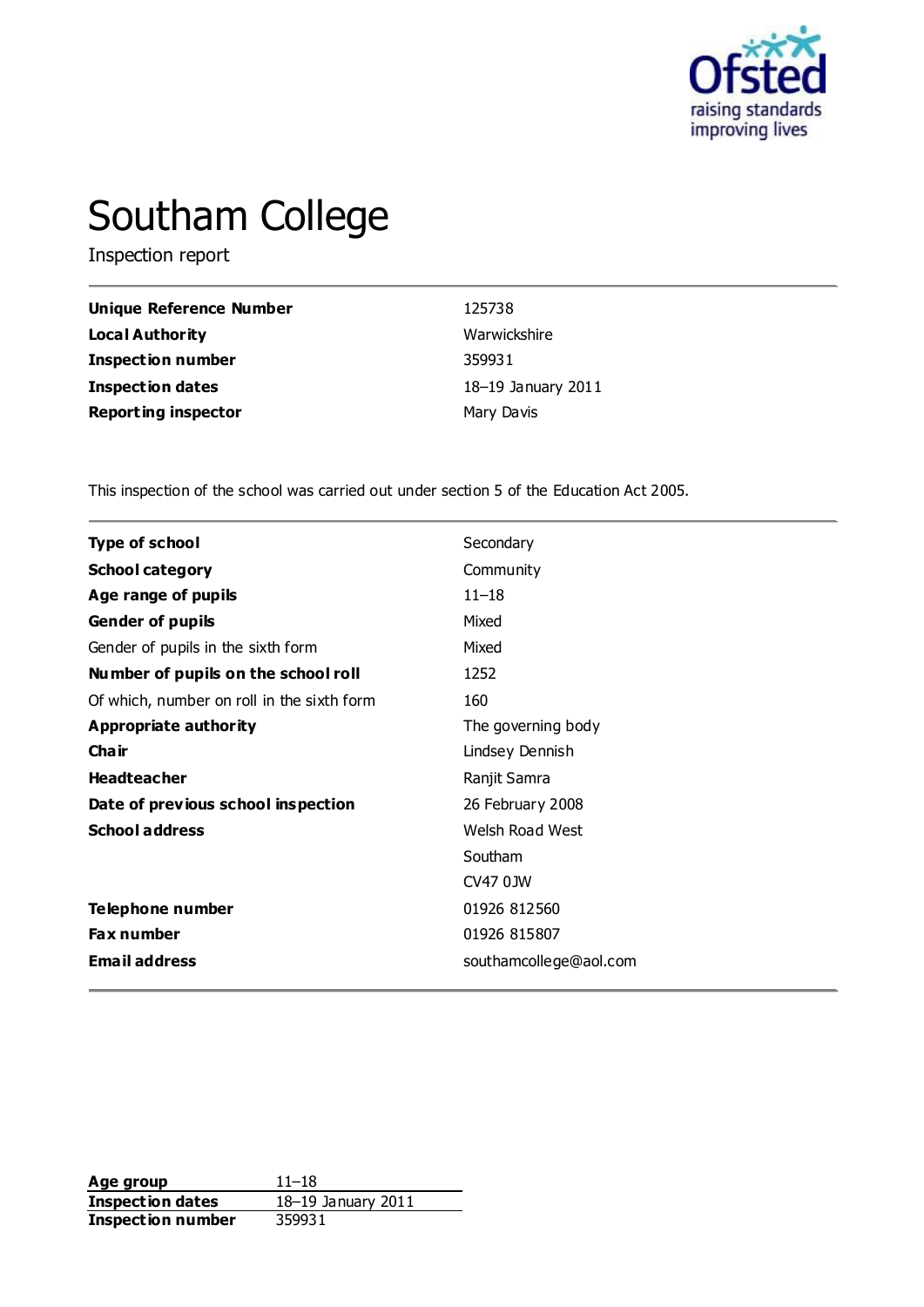The Office for Standards in Education, Children's Services and Skills (Ofsted) regulates and inspects to achieve excellence in the care of children and young people, and in education and skills for learners of all ages. It regulates and inspects childcare and children's social care, and inspects the Children and Family Court Advisory Support Service (Cafcass), schools, colleges, initial teacher training, work-based learning and skills training, adult and community learning, and education and training in prisons and other secure establishments. It assesses council children's services, and inspects services for looked after children, safeguarding and child protection.

Further copies of this report are obtainable from the school. Under the Education Act 2005, the school must provide a copy of this report free of charge to certain categories of people. A charge not exceeding the full cost of reproduction may be made for any other copies supplied.

If you would like a copy of this document in a different format, such as large print or Braille, please telephone 0300 123 4234, or email **[enquiries@ofsted.gov.uk](mailto:enquiries@ofsted.gov.uk)**.

You may copy all or parts of this document for non-commercial educational purposes, as long as you give details of the source and date of publication and do not alter the documentation in any way.

To receive regular email alerts about new publications, including survey reports and school inspection reports, please visit our website and go to 'Subscribe'.

Royal Exchange Buildings St Ann's Square Manchester M2 7LA T: 0300 123 4234 Textphone: 0161 618 8524 E: **[enquiries@ofsted.gov.uk](mailto:enquiries@ofsted.gov.uk)**

W: **[www.ofsted.gov.uk](http://www.ofsted.gov.uk/)**

© Crown copyright 2011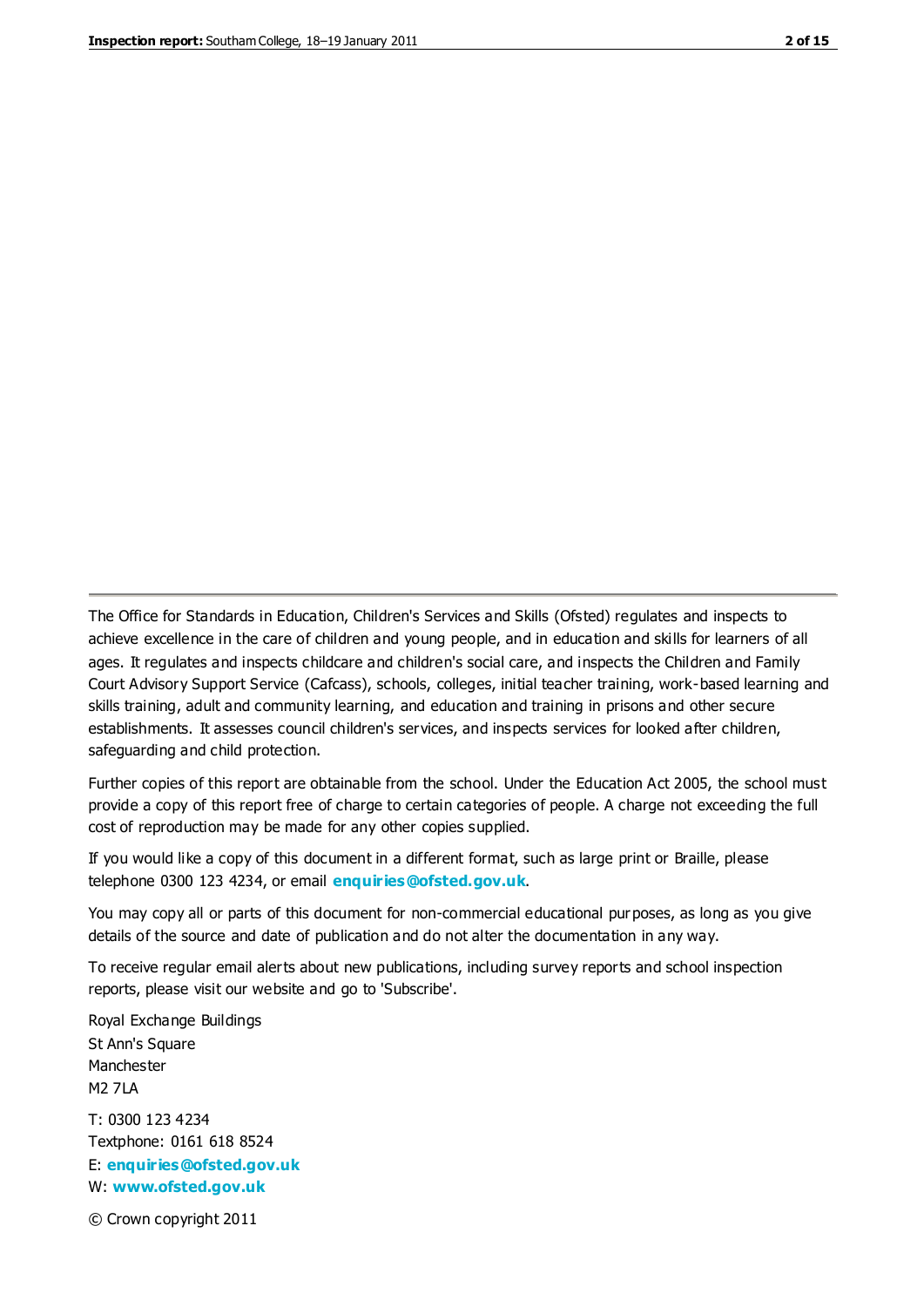## **Introduction**

This inspection was carried out by five additional inspectors. They observed 52 lessons and 50 teachers, held meetings with groups of students, members of the governing body and staff. Inspectors observed the school's work and looked at policies and development planning; data related to the tracking of students' progress; senior leaders' monitoring of teaching and learning; safeguarding documents; minutes of the governing body meetings; students' work and 350 questionnaires from parents and carers, together with those from students.

The inspection team reviewed many aspects of the school's work. It looked in detail at a number of key areas.

- What assessment information and lesson observations reveal about the learning and progress of students in current classes and how well they are developing independent learning skills.
- How consistently assessment is used to support learning and how well students understand how to reach their targets.
- $\blacksquare$  The impact that specialist college status is having across the school and the wider community.
- $\blacksquare$  How well the school promotes community cohesion and what impact this is having on students' understanding of life in a multicultural society.

## **Information about the school**

Southam College is a larger than average secondary school, serving a wide rural area. Very few pupils are from minority ethnic backgrounds or speak English as an additional language. The proportion of pupils with special educational needs and/or disabilities is below average. The proportion of pupils known to be eligible for free school meals is also below the national average. The school is a specialist college for technology, humanities and applied learning. It has Healthy Schools status.

The headteacher has been in post since September 2009 and has a newly es tablished leadership team.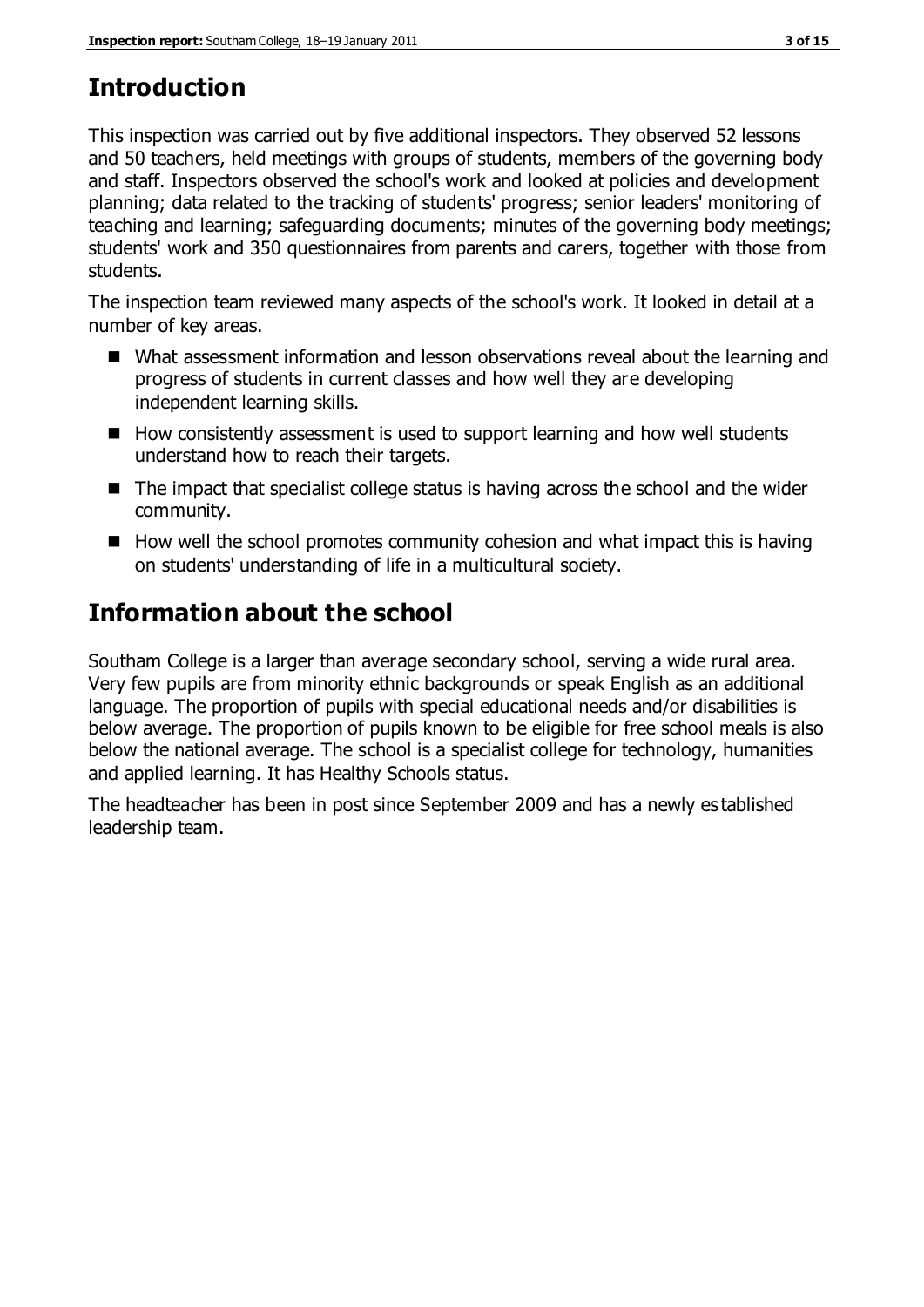## **Inspection judgements**

| Overall effectiveness: how good is the school?  |  |
|-------------------------------------------------|--|
| The school's capacity for sustained improvement |  |

### **Main findings**

Southam College is an outstanding school. The new leadership team has worked tirelessly to ensure school improvement and to sustain the high levels of attainment achieved by students. The school's ethos, of raising aspirations and instilling confidence, results in students being keen to do well and to achieve their challenging targets. They are supported in this by the outstanding care and guidance they receive. One student commented, 'Teachers are genuinely interested in you as a person' and this typifies the student/teacher relationships observed by inspectors.

Students are proud of their school and are welcoming and polite to visitors. They behave well and older students are keen to support younger ones, for example, through the very successful peer mentoring scheme. This not only enables students to develop leadership skills, but also promotes a strong sense of school community. Attendance rates are consistently high, as students enjoy coming to school and also enjoy the range of subjects and enrichment activities they are offered. These include the wide variety of sporting activities from rugby and basketball to boxing and equestrian competitions. Students' adoption of healthy lifestyles is shown in their high rates of participation in physical activities, together with their excellent understanding of what constitutes a healthy diet. Students say that they feel exceptionally safe and well cared for, that their form tutors and year heads know them well and that there is always someone who will support them and listen to them. Their spiritual, social and moral development is strong and the 'no putdown zone' strongly supports tolerance and respect for others. However, students' understanding of different ways of life in the United Kingdom and their first-hand experience of schools in other contexts is less well developed.

Although the large majority of teaching observed during the inspection was good or outstanding, particularly in the sixth form; it was less consistent in Key Stage 4. Most teachers provide a variety of active and exciting tasks during lessons that promote a fast pace of learning. An element of competition is evident in many lessons and promotes enjoyment and engagement, particularly that of boys. The school's technology specialism is evident throughout the school as teachers use new technology well to enhance and enrich learning by, for example, providing a musical sound track to promote excitement or to underline a visual image. In a few lessons, teachers do not use assessment information to plan lessons that sufficiently meet the needs of different abilities within their class and, as a result, students have to wait for others to finish or are moved on before they have time to complete a task. In a few lessons, teachers fail to evaluate students' learning sufficiently to be able to support or challenge effectively. Although some marking is outstanding, the quality of marking overall is inconsistent, so that students do not always have sufficient feedback on their work or advice on how to improve, although they all know their targets and their current level or grade. The outstanding curriculum effectively meets the individual needs of students and this is a key factor in their outstanding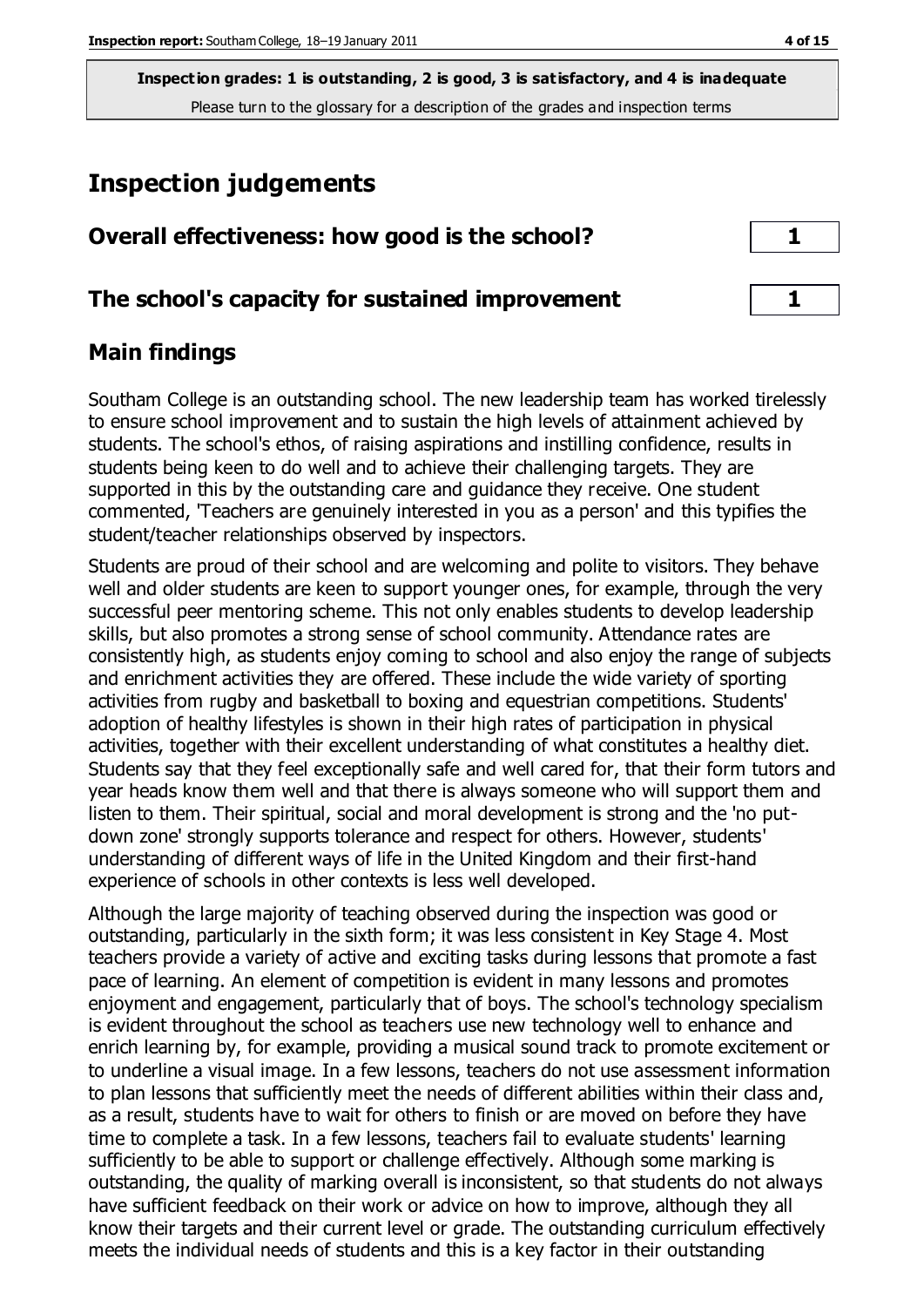achievement. For example, early entry in core subjects is enabling students to achieve success and improve on their grades, and separate English groups for boys and girls enable teachers to focus on the differing interests of these groups. The curriculum is enhanced by the school's range of specialist subjects that have enabled a wide variety of enrichment including foreign visits and have contributed to the outstanding student outcomes. The pastoral team provides a strong integrated service, monitoring behaviour, attendance and students' attitudes. The well-established lines of communication ensure the full involvement of teachers, students and parents. The care of those for whom circumstances make them vulnerable is particularly effective, including the care and support for those students who are educated off-site. Teaching assistants contribute very well to this provision and also provide well- organised and effective support for students with special educational needs and/or disabilities in lessons, enabling them to learn as well as their peers.

The school has an outstanding capacity to develop further. The new headteacher is passionate about the school's development. Together with his strong team of senior leaders, and with the outstanding support of the governing body, he has rigorously and successfully identified and tackled areas of weakness. This has resulted in considerable improvement in many areas of the school's work since the last inspection, particularly in student outcomes and in provision. New leadership of the sixth form is also making excellent improvements in key areas. Although these improvements have yet to make a full impact on provision for students, there is an improving trend in outcomes, which are now above average

## **What does the school need to do to improve further?**

- Share existing outstanding practice to ensure that all teaching is consistently good or better by:
	- evaluate the learning taking place in all lessons, so that teachers consistently challenge students
	- $-$  ensuring that marking informs students how they can improve their work
	- ensuring that all teachers use assessment information to plan learning activities to meet the different needs of individuals within their classes.
- Develop students' understanding of different ways of life in the United Kingdom by forging links with schools in other contexts

## **Outcomes for individuals and groups of pupils 1**

Students join the school with broadly average attainment in English and mathematics, although the proportion of higher attainers is above average. Over the last three years, by the end of Key Stage 4, students have reached levels of attainment that are significantly above national levels, particularly in English, mathematics and science. The proportion of students who gain five good GCSE passes including English and mathematics is also consistently significantly above average. Learning and progress seen in class were good and often outstanding, particularly in Key Stage 3 and in the sixth form. Students are interested in their lessons and show enthusiasm for the tasks set. They particularly show enjoyment when provided with activities that enable them to move around the classroom or to work in groups when they are able to develop teamwork and are keen to support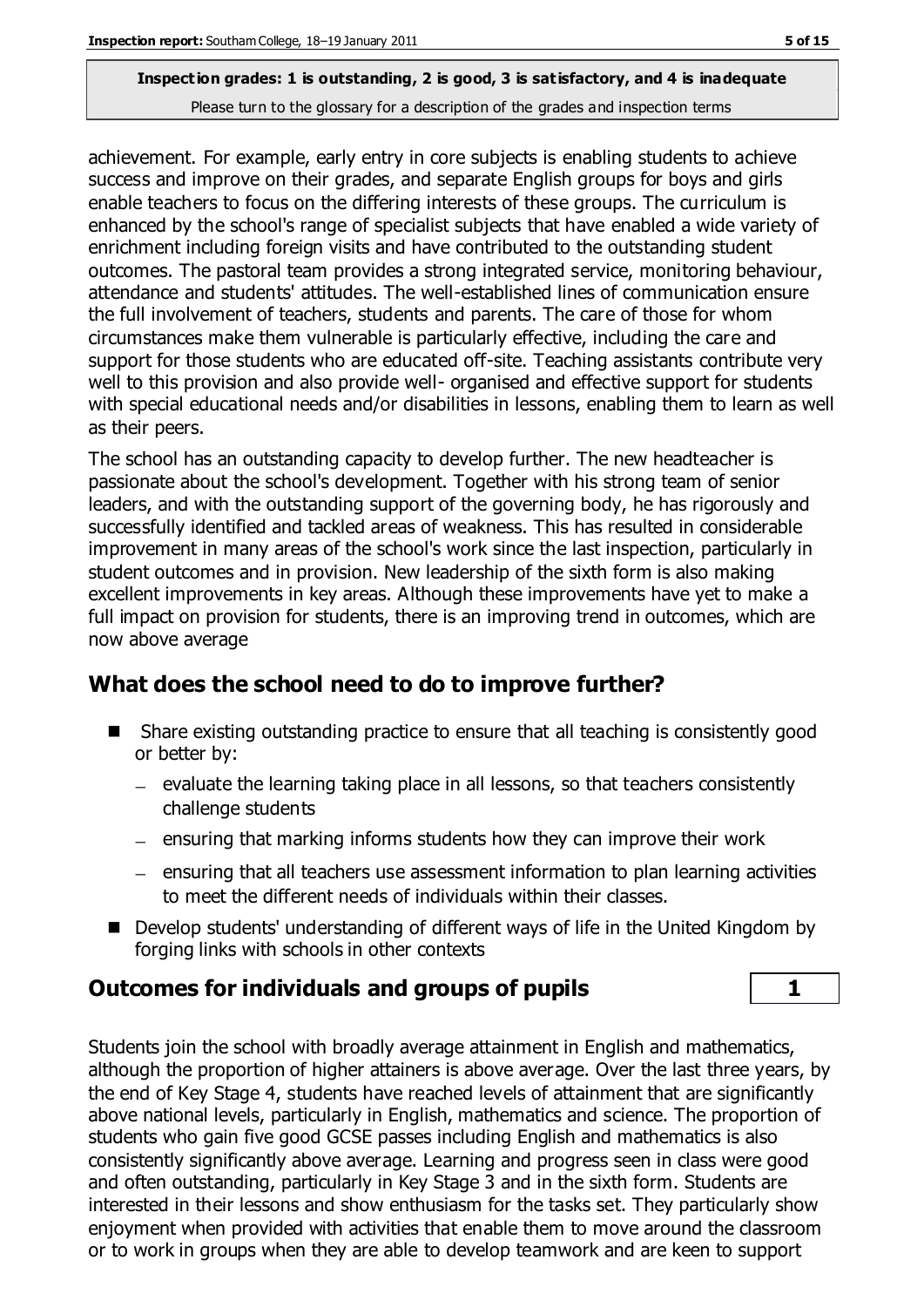each other in these activities. Students are confident when explaining their work to each other and to adults and value opportunities to assess each other's work by making positive comments on how to improve. In many lessons, there is a sense of partnership as teachers and students share responsibility for progress towards the lesson objectives and there is a strong focus on developing independent learning skills. Students with special educational needs and/or disabilities, and the very few students who speak English as an additional language or who are of minority ethnic heritage, make equally good progress.

Students have a good awareness of how to keep themselves safe, in particular when using the internet. They say this is constantly being reinforced in lessons and assemblies. They feel that they have a voice within the school and their opinions are sought on a variety of issues by school leaders, including in the appointment of new teachers. The school council is being given the opportunity to contribute ideas and designs for the new entrance to the school. Most students behave well and in some lessons, behaviour is outstanding. Students value teachers' consistent approach to the management of behaviour and peer mentors demonstrate the ability to pass on their high expectations about acceptable standards of behaviour. The very few students who fall short of these expectations are well managed so that they do not disrupt the learning of the majority. Students enjoy taking a key role in the local community, including working with feeder primary schools and initiating charity fund-raising. Their high attendance, level of skills in literacy, numeracy and information and communication technology, together with their confident inter-personal skills and the excellent understanding across the school of vocational pathways as a result of the school's specialism in this area, provide outstanding preparation for their next steps into the school's sixth form, further education or employment.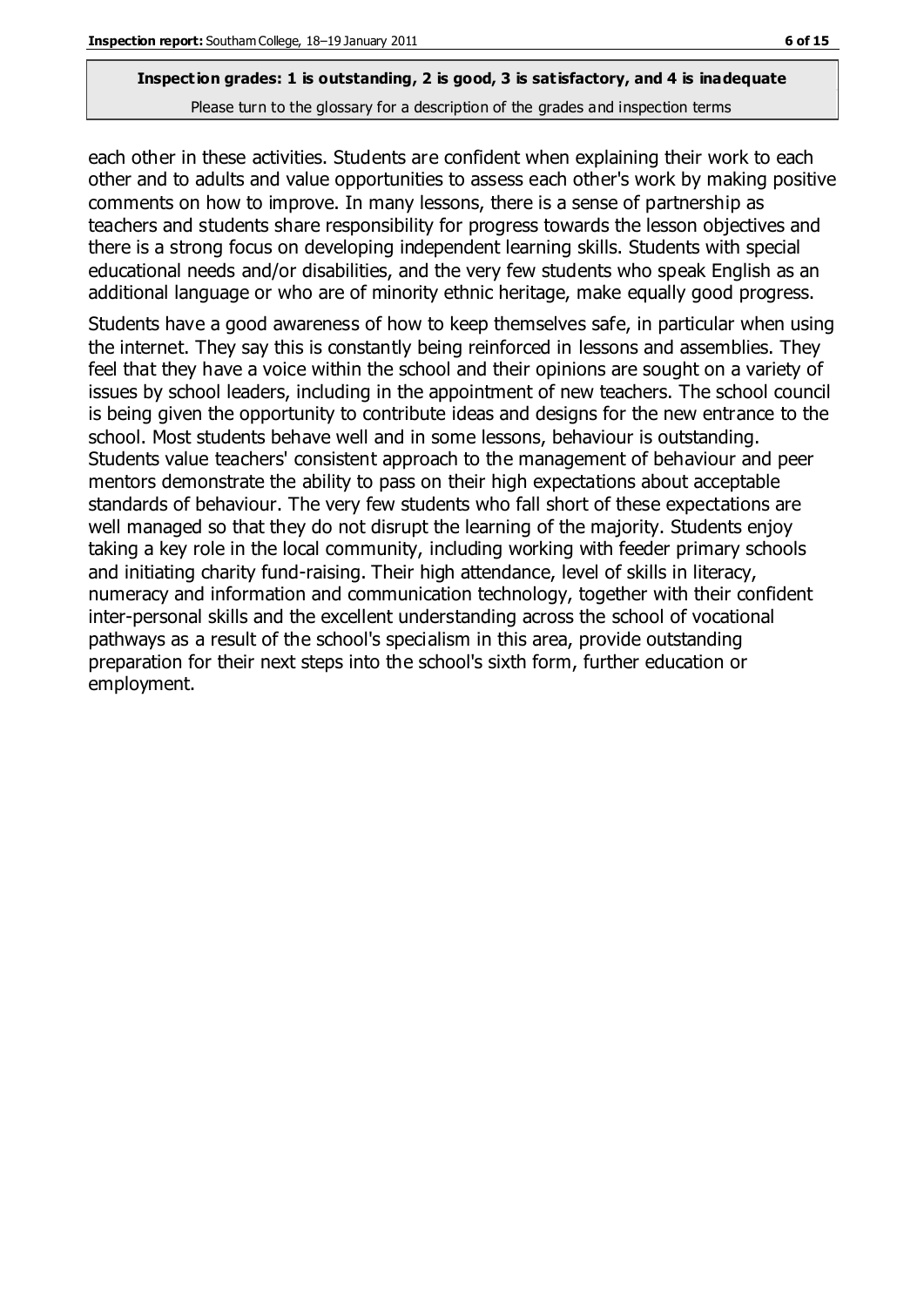## **Inspection grades: 1 is outstanding, 2 is good, 3 is satisfactory, and 4 is inadequate**

Please turn to the glossary for a description of the grades and inspection terms

These are the grades for pupils' outcomes

| Pupils' achievement and the extent to which they enjoy their learning                                                     |                |
|---------------------------------------------------------------------------------------------------------------------------|----------------|
| Taking into account:<br>Pupils' attainment <sup>1</sup>                                                                   |                |
| The quality of pupils' learning and their progress                                                                        | $\mathcal{P}$  |
| The quality of learning for pupils with special educational needs and/or disabilities<br>and their progress               | $\overline{2}$ |
| The extent to which pupils feel safe                                                                                      |                |
| Pupils' behaviour                                                                                                         |                |
| The extent to which pupils adopt healthy lifestyles                                                                       | 1              |
| The extent to which pupils contribute to the school and wider community                                                   | 1              |
| The extent to which pupils develop workplace and other skills that will contribute to<br>their future economic well-being |                |
| Taking into account:<br>Pupils' attendance <sup>1</sup>                                                                   |                |
| The extent of pupils' spiritual, moral, social and cultural development                                                   | 2              |

<sup>1</sup> The grades for attainment and attendance are: 1 is high; 2 is above average; 3 is broadly average; and 4 is low

### **How effective is the provision?**

Good subject knowledge enables teachers to communicate their enthusiasm for their subject. As one student commented, 'The way they teach makes you want to learn more.' Lessons are well planned and structured to offer a variety of learning activities. For example, in a science lesson, students enjoyed working against the clock to look at a diagram of the heart, and then draw and label it from memory. Lesson objectives are clearly defined and are often linked directly to success criteria so that students understand from the outset how they can make progress. In a few lessons, however, explanations are unclear or opportunities are missed for teachers to model the task to students and this can result in a slow start to the lesson. Resources are well prepared and teaching assistants deployed effectively in the classroom to support learning. Most teachers use assessment well to support learning, by using questioning to probe the level of understanding. A few teachers do not back up opportunities for students to assess their own progress against the learning objectives sufficiently by expecting them to feed back in detail about their level of understanding. Assessment in some subjects, such as art, history and design and technology are models of good practice. Here, students are given a clear understanding of where they are and what they need to do to improve so that they can see their progress over time as their course progresses.

The curriculum goes well beyond statutory requirements including the opportunity to study two foreign languages and drama in Key Stage 3, and GCSE photography and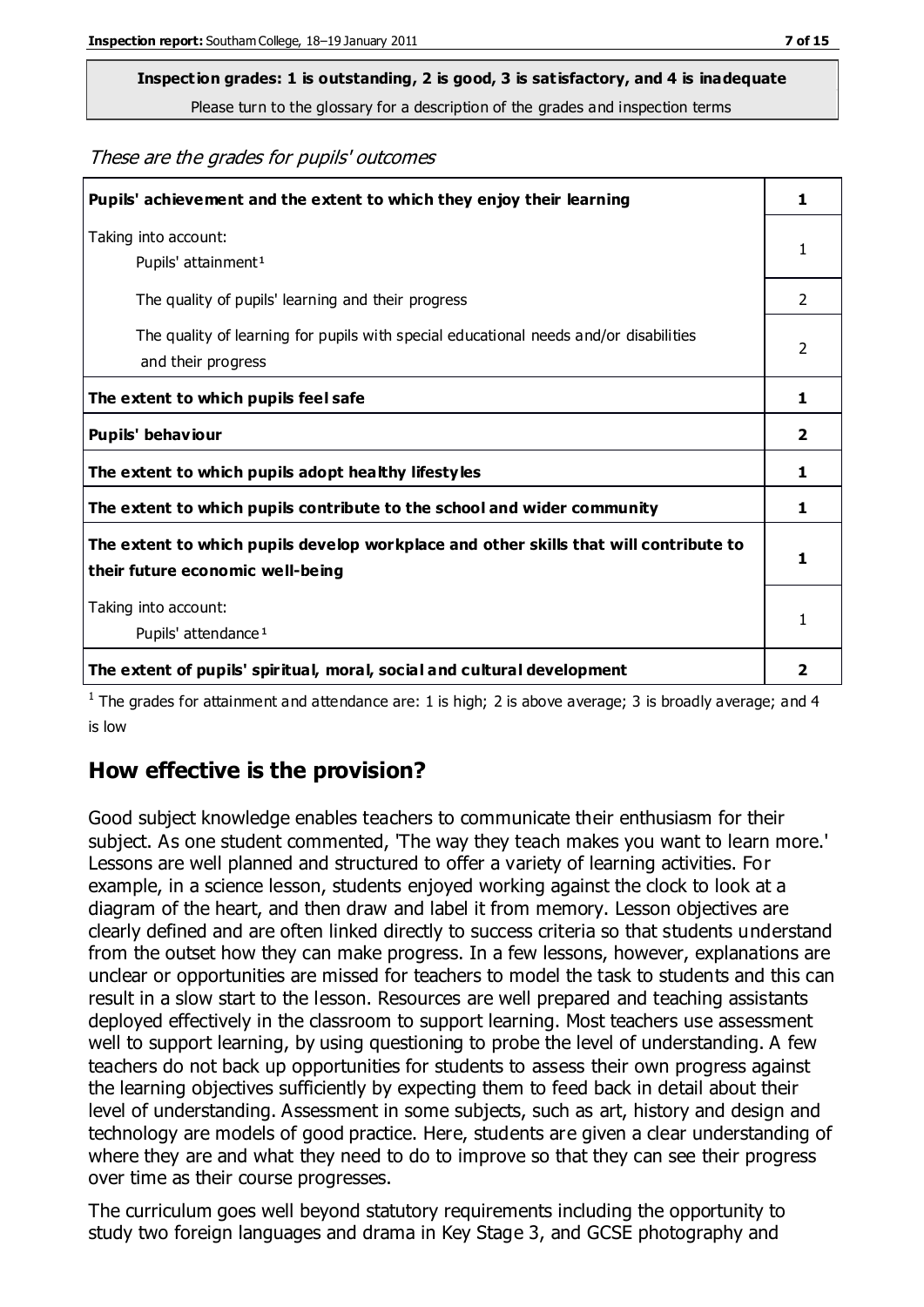## **Inspection grades: 1 is outstanding, 2 is good, 3 is satisfactory, and 4 is inadequate**

Please turn to the glossary for a description of the grades and inspection terms

diploma courses in engineering and creative media in Key Stage 4, reflecting the school's specialist subjects.. Targeted literacy support in Key Stages 3 and 4 enables the low attainers to achieve well. Enrichment at both key stages is extensive and has a major influence on the enjoyment of school for a very high proportion of pupils and also broadens their outlook. In addition to the sporting activities and foreign residential experience, community involvement enables students to work for the benefit of others. Learning pathways offer a wide range of personalisation and the development of these for both low and high attainers is on-going and dynamic.

Transition arrangements are strong and students contribute a great deal by mentoring and supporting new students to the school. Students with special educational needs and/or disabilities receive specialist support as they move from Key Stage 2 and have many opportunities to visit the school prior to entry. Peer mentors help with advice as students choose their options. The 'exam breakfast' is a positive measure in providing reassurance and a good meal before students sit examinations. The school can point to a wealth of case studies of students who have been supported, enabled to be fully included and able to access their education and achieve success. The pastoral team has been particularly successful in promoting attendance and reducing the numbers of persistent absentees by supporting students and their families.

| The quality of teaching                                                                                    |  |
|------------------------------------------------------------------------------------------------------------|--|
| Taking into account:<br>The use of assessment to support learning                                          |  |
| The extent to which the curriculum meets pupils' needs, including, where relevant,<br>through partnerships |  |
| The effectiveness of care, guidance and support                                                            |  |

These are the grades for the quality of provision

#### **How effective are leadership and management?**

As a result of the exceptional commitment and drive of the headteacher, which directly inspires senior and other managers, all staff and students buy into the school ethos of raising aspirations and expectations. Sophisticated tracking of students' progress enables leaders to identify and address any underachievement and to set challenging targets for all students. Specific groups are targeted to enable them to achieve their goals, for example by teaching boys and girls separately in some English classes. The school has many strategies to sustain the morale of its staff and a high level of care for all is evident. Expectations of competency are very high, but senior leaders show belief that staff can succeed in the same way they promote the optimum achievement of all students. Thorough self-evaluation across the school results in rigorous development planning and the impact of actions is closely monitored and evaluated. This closely involves middle leaders including those of the specialist subjects and pastoral leaders, so that all can drive forward the school's development. Ensuring equal opportunities is given high priority in this evaluation and there is extensive scrutiny of all relevant data to identify patterns of performance or participation.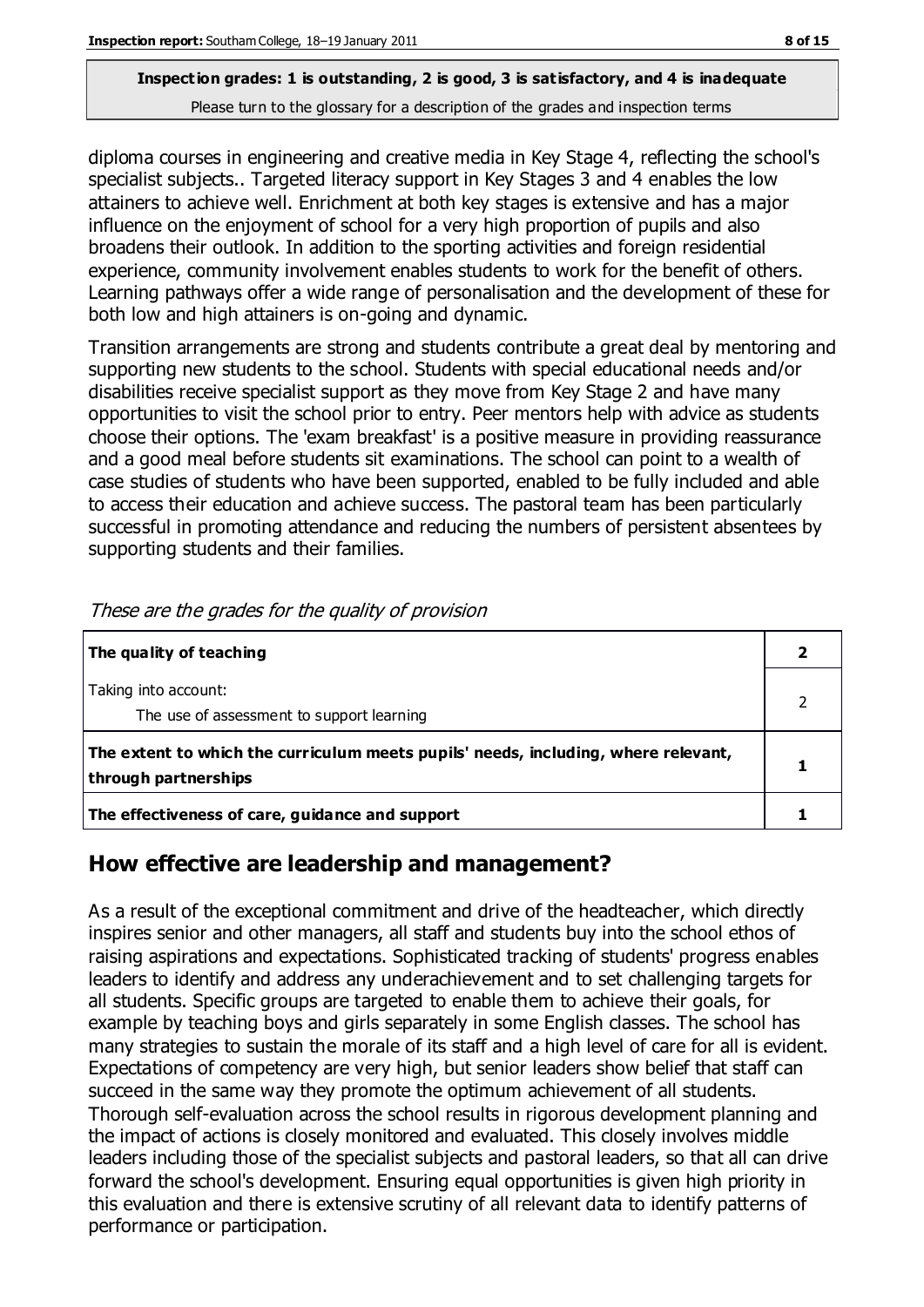The governing body is well informed, highly effective in supporting and challenging senior leaders, and has wide ranging expertise which is deployed effectively. Safeguarding practice is robust: child protection arrangements are well coordinated and appropriate training and policies are in place. Partnership with other schools and institutions, especially through the specialist college subjects, is used creatively to improve provision, for example in the diploma courses, and external agencies are used well to support students' wellbeing. The school engages parents and carers well, including through use of a variety of media to communicate with them; it is working to increase their understanding of how they can support their children's learning. Although the school has a strong sense of community and works hard to involve the local area in the life of the school, national links are less well developed.

| The effectiveness of leadership and management in embedding ambition and driving<br>improvement                                                                  |                |
|------------------------------------------------------------------------------------------------------------------------------------------------------------------|----------------|
| Taking into account:<br>The leadership and management of teaching and learning                                                                                   | 2              |
| The effectiveness of the governing body in challenging and supporting the<br>school so that weaknesses are tackled decisively and statutory responsibilities met |                |
| The effectiveness of the school's engagement with parents and carers                                                                                             | 2              |
| The effectiveness of partnerships in promoting learning and well-being                                                                                           | 2              |
| The effectiveness with which the school promotes equality of opportunity and tackles<br>discrimination                                                           |                |
| The effectiveness of safeguarding procedures                                                                                                                     | $\overline{2}$ |
| The effectiveness with which the school promotes community cohesion                                                                                              | 2              |
| The effectiveness with which the school deploys resources to achieve value for money                                                                             |                |

#### These are the grades for leadership and management

## **Sixth form**

Students enter the sixth form with a good profile of passes at GCSE. Lesson observations consistently show students making at least good progress with some groups making outstanding progress and this is resulting in a pattern of improving results at A and AS level that were above average in 2010. Students' independent learning is good and they make a strong contribution to the life of the school and community. The quality of teaching is consistently at least good and sometimes better and is well supported by assessment that informs students how they can develop their work. The curriculum provided effectively matches the needs and interests of the students and a wide variety of subjects are offered. Learning is enriched well by, for example, an artist in residence who provides both support and inspiration for A level artists. Although support and pastoral care are judged to be good, a few parents and carers voiced concern about the lack of guidance students receive for their university application. However, all students successfully progressed to higher education or employment at the end of the last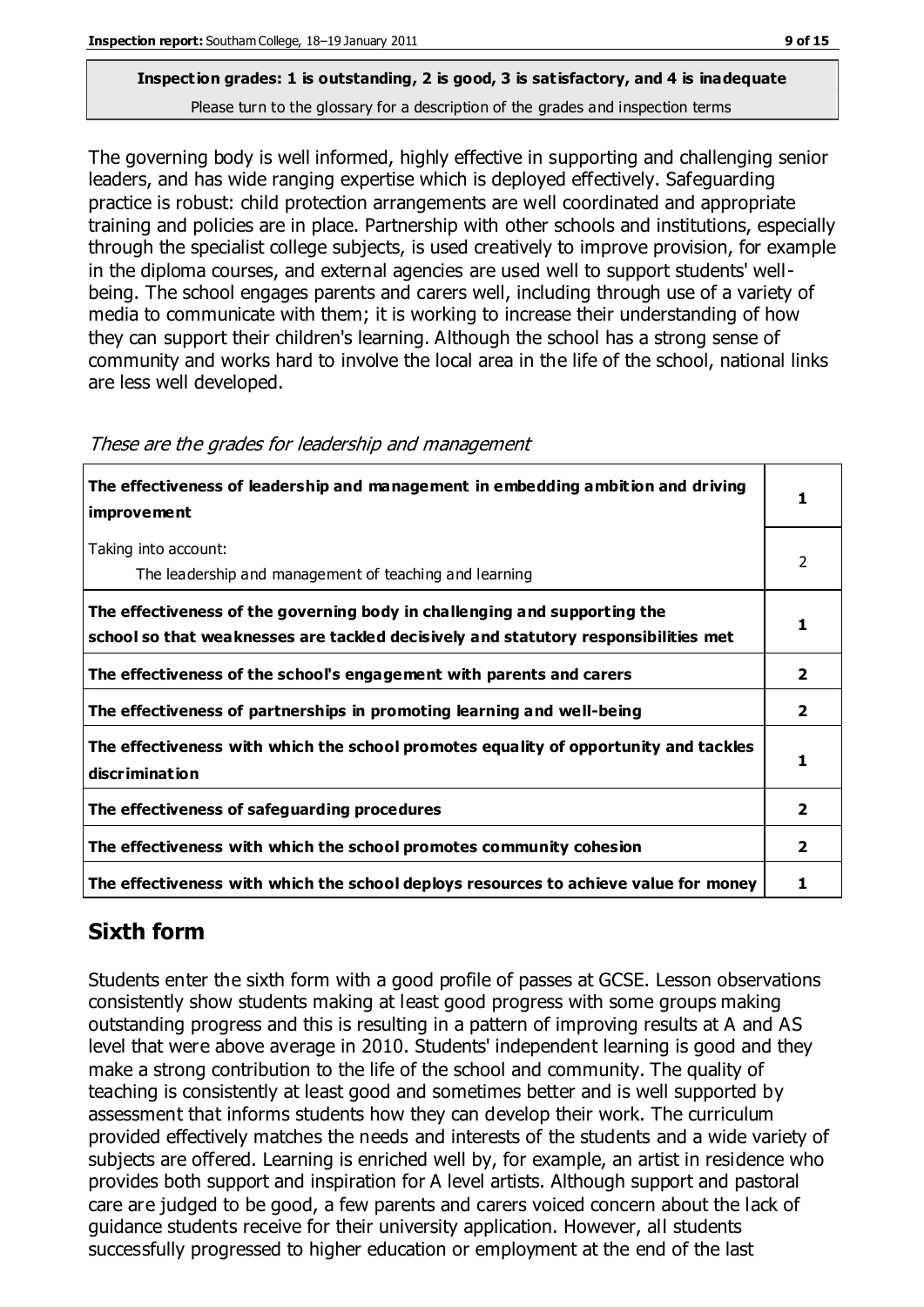## **Inspection grades: 1 is outstanding, 2 is good, 3 is satisfactory, and 4 is inadequate**

Please turn to the glossary for a description of the grades and inspection terms

academic year. The new leadership in the sixth form has made excellent improvements in tracking progress and in curriculum adjustments and is beginning to develop the curriculum provision but the impact of these new developments on raising achievement has yet to fully embed. Overall effectiveness is good and the school is demonstrating improving trends in outcomes and provision.

These are the grades for the sixth form

| Overall effectiveness of the sixth form                         |  |
|-----------------------------------------------------------------|--|
| Taking into account:<br>Outcomes for students in the sixth form |  |
| The quality of provision in the sixth form                      |  |
| Leadership and management of the sixth form                     |  |

### **Views of parents and carers**

The overwhelming response of the small minority of parents and carers who completed questionnaire was positive, with most saying that the school keeps their children safe and that their children enjoy school. A few feel that they are not sufficiently involved in their children's learning and that the school does not listen to their concerns or suggestions. Inspectors found that the school is improving methods of communication and striving to involve parents and carers more closely in its work. A small minority feel that the school does not help their children to have a healthy lifestyle, while inspectors found the reverse to be true and judged this to be outstanding. Some parents and carers express concern about the staffing in mathematics saying that their children have experienced several different teachers since the start of the year. Inspectors explored this and found that this was due to staff leaving and that the school is giving priority to ensuring continuity of staffing for examination classes. The school has been asked to clarify the position to parent and carers.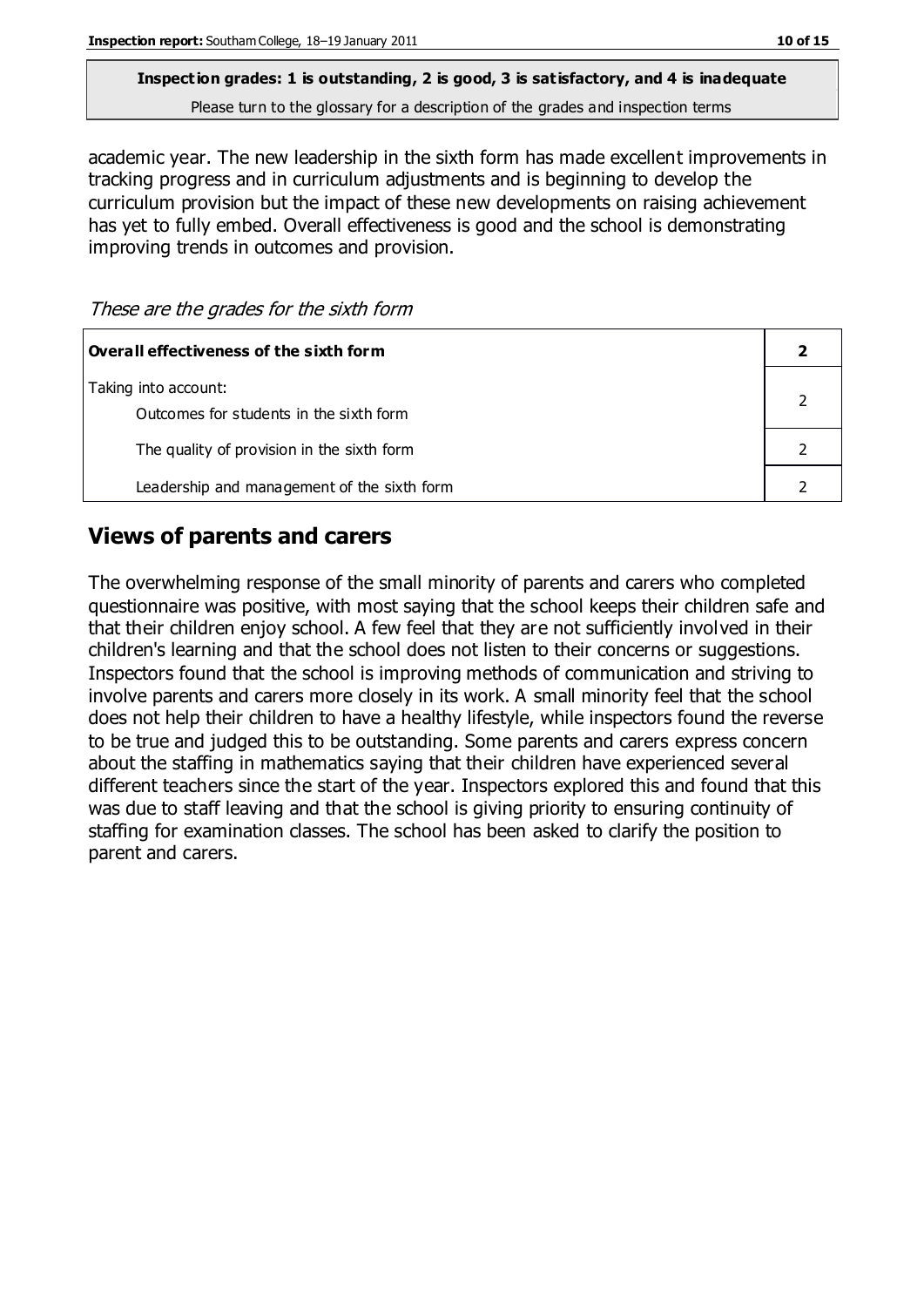#### **Responses from parents and carers to Ofsted's questionnaire**

Ofsted invited all the registered parents and carers of pupils registered at Southam College to complete a questionnaire about their views of the school.

In the questionnaire, parents and carers were asked to record how strongly they agreed with 13 statements about the school. The inspection team received 350 completed questionnaires by the end of the on-site inspection. In total, there are 1252 pupils registered at the school.

| <b>Statements</b>                                                                                                                                                                                                                                       | <b>Strongly</b><br>agree |               | Agree        |               | <b>Disagree</b> |                | <b>Strongly</b><br>disagree |                |
|---------------------------------------------------------------------------------------------------------------------------------------------------------------------------------------------------------------------------------------------------------|--------------------------|---------------|--------------|---------------|-----------------|----------------|-----------------------------|----------------|
|                                                                                                                                                                                                                                                         | <b>Total</b>             | $\frac{1}{2}$ | <b>Total</b> | $\frac{1}{2}$ | <b>Total</b>    | $\frac{0}{0}$  | <b>Total</b>                | %              |
| My child enjoys school                                                                                                                                                                                                                                  | 107                      | 31            | 222          | 63            | 14              | $\overline{4}$ | 6                           | $\overline{2}$ |
| The school keeps my child<br>safe                                                                                                                                                                                                                       | 102                      | 29            | 234          | 67            | 11              | 3              | 0                           | $\mathbf 0$    |
| My school informs me about<br>my child's progress                                                                                                                                                                                                       | 76                       | 22            | 240          | 69            | 29              | 8              | $\mathbf{1}$                | $\mathbf 0$    |
| My child is making enough<br>progress at this school                                                                                                                                                                                                    | 99                       | 28            | 211          | 60            | 29              | 8              | $\overline{2}$              | $\mathbf{1}$   |
| The teaching is good at this<br>school                                                                                                                                                                                                                  | 74                       | 21            | 226          | 65            | 23              | $\overline{7}$ | 4                           | $\mathbf{1}$   |
| The school helps me to<br>support my child's learning                                                                                                                                                                                                   | 55                       | 16            | 224          | 64            | 49              | 14             | 4                           | $\mathbf{1}$   |
| The school helps my child to<br>have a healthy lifestyle                                                                                                                                                                                                | 60                       | 17            | 202          | 58            | 72              | 21             | 3                           | $\mathbf{1}$   |
| The school makes sure that<br>my child is well prepared for<br>the future (for example<br>changing year group,<br>changing school, and for<br>children who are finishing<br>school, entering further or<br>higher education, or entering<br>employment) | 66                       | 19            | 223          | 64            | 36              | 10             | $\overline{2}$              | 1              |
| The school meets my child's<br>particular needs                                                                                                                                                                                                         | 88                       | 25            | 213          | 61            | 34              | 10             | 3                           | 1              |
| The school deals effectively<br>with unacceptable behaviour                                                                                                                                                                                             | 89                       | 25            | 207          | 59            | 29              | 8              | 8                           | $\overline{2}$ |
| The school takes account of<br>my suggestions and concerns                                                                                                                                                                                              | 56                       | 16            | 202          | 58            | 49              | 14             | $\overline{7}$              | $\overline{2}$ |
| The school is led and<br>managed effectively                                                                                                                                                                                                            | 107                      | 31            | 206          | 59            | 17              | 5              | 3                           | $\mathbf{1}$   |
| Overall, I am happy with my<br>child's experience at this<br>school                                                                                                                                                                                     | 126                      | 36            | 195          | 56            | 22              | 6              | $\mathbf{1}$                | $\mathbf 0$    |

The table above summarises the responses that parents and carers made to each statement. The percentages indicate the proportion of parents and carers giving that response out of the total number of completed questionnaires. Where one or more parents and carers chose not to answer a particular question, the percentages will not add up to 100%.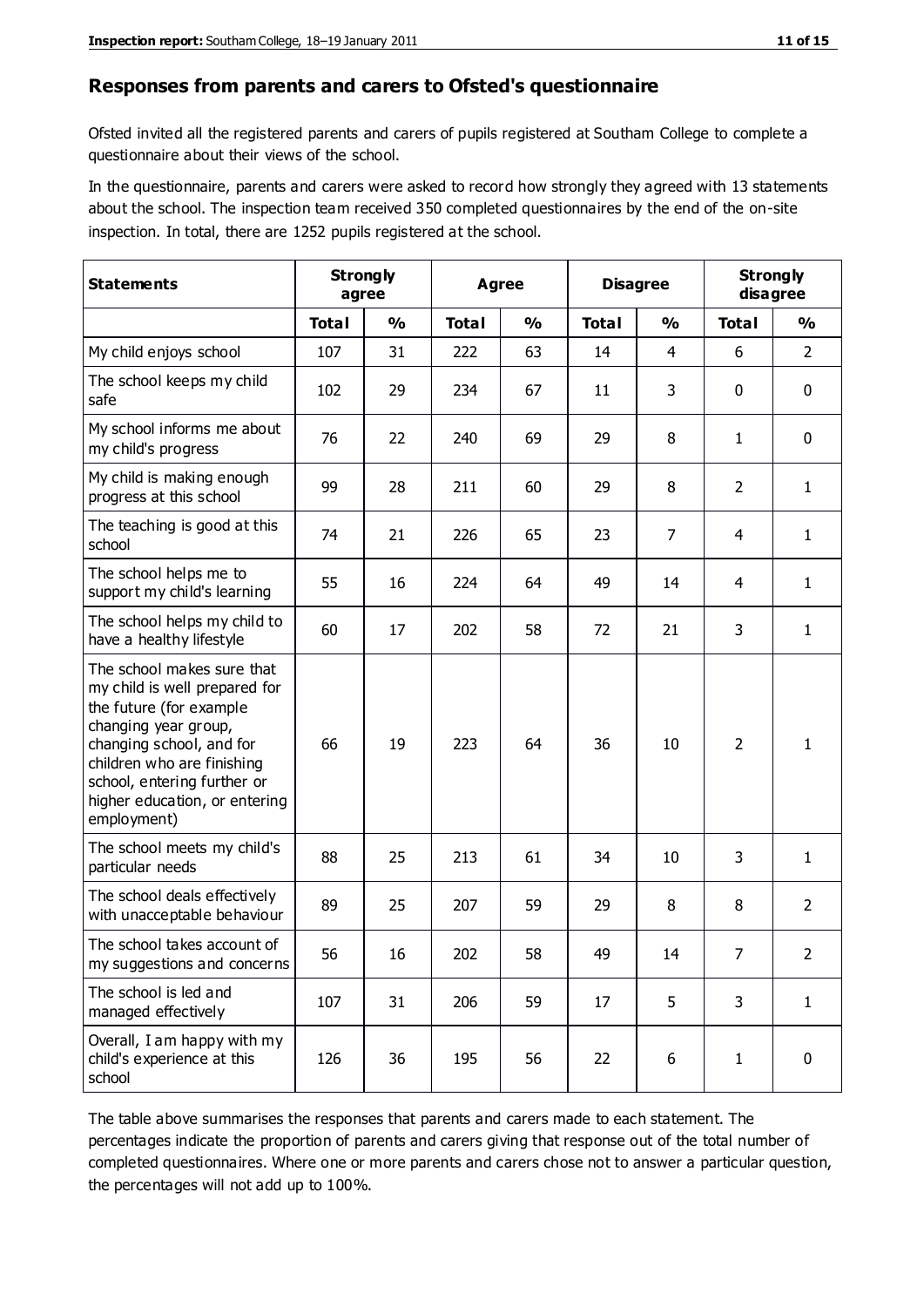## **Glossary**

| Grade   | <b>Judgement</b> | <b>Description</b>                                                                                                                                                                                                            |
|---------|------------------|-------------------------------------------------------------------------------------------------------------------------------------------------------------------------------------------------------------------------------|
| Grade 1 | Outstanding      | These features are highly effective. An outstanding school<br>provides exceptionally well for all its pupils' needs.                                                                                                          |
| Grade 2 | Good             | These are very positive features of a school. A school that<br>is good is serving its pupils well.                                                                                                                            |
| Grade 3 | Satisfactory     | These features are of reasonable quality. A satisfactory<br>school is providing adequately for its pupils.                                                                                                                    |
| Grade 4 | Inadequate       | These features are not of an acceptable standard. An<br>inadequate school needs to make significant improvement<br>in order to meet the needs of its pupils. Ofsted inspectors<br>will make further visits until it improves. |

#### **What inspection judgements mean**

#### **Overall effectiveness of schools**

|                       | Overall effectiveness judgement (percentage of schools) |      |                     |                   |
|-----------------------|---------------------------------------------------------|------|---------------------|-------------------|
| <b>Type of school</b> | <b>Outstanding</b>                                      | Good | <b>Satisfactory</b> | <b>Inadequate</b> |
| Nursery schools       | 59                                                      | 35   | 3                   | 3                 |
| Primary schools       | 9                                                       | 44   | 39                  | 7                 |
| Secondary schools     | 13                                                      | 36   | 41                  | 11                |
| Sixth forms           | 15                                                      | 39   | 43                  | 3                 |
| Special schools       | 35                                                      | 43   | 17                  | 5                 |
| Pupil referral units  | 21                                                      | 42   | 29                  | 9                 |
| All schools           | 13                                                      | 43   | 37                  | 8                 |

New school inspection arrangements were introduced on 1 September 2009. This means that inspectors now make some additional judgements that were not made previously.

The data in the table above are for the period 1 September 2009 to 31 August 2010 and are consistent with the latest published official statistics about maintained school inspection outcomes (see **[www.ofsted.gov.uk](http://www.ofsted.gov.uk/)**).

The sample of schools inspected during 2009/10 was not representative of all schools nationally, as weaker schools are inspected more frequently than good or outstanding schools.

Percentages are rounded and do not always add exactly to 100.

Sixth form figures reflect the judgements made for the overall effectiveness of the sixth form in secondary schools, special schools and pupil referral units.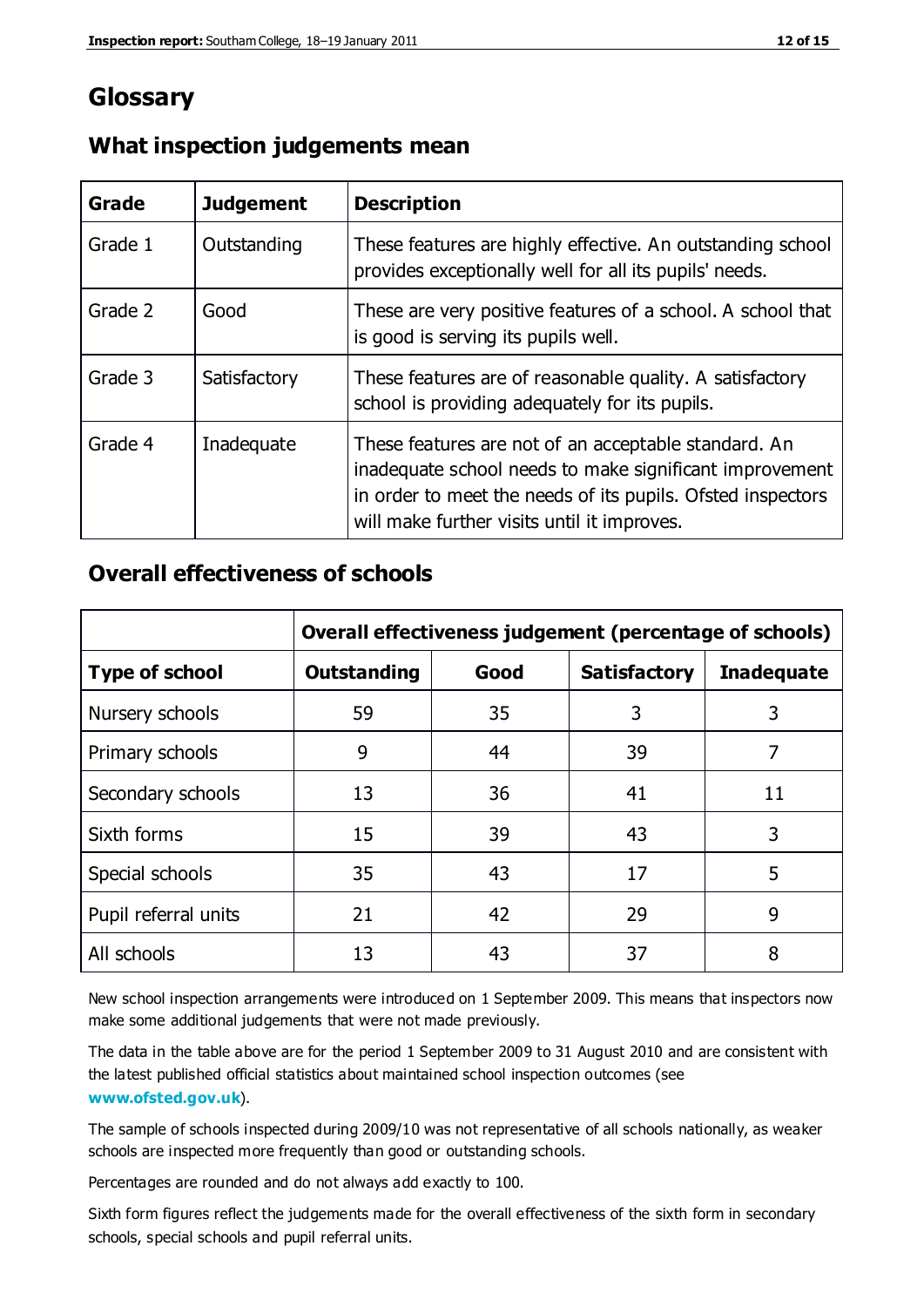## **Common terminology used by inspectors**

| Achievement:               | the progress and success of a pupil in their learning,<br>development or training.                                                                                                                                                          |  |  |
|----------------------------|---------------------------------------------------------------------------------------------------------------------------------------------------------------------------------------------------------------------------------------------|--|--|
| Attainment:                | the standard of the pupils' work shown by test and<br>examination results and in lessons.                                                                                                                                                   |  |  |
| Capacity to improve:       | the proven ability of the school to continue<br>improving. Inspectors base this judgement on what<br>the school has accomplished so far and on the quality<br>of its systems to maintain improvement.                                       |  |  |
| Leadership and management: | the contribution of all the staff with responsibilities,<br>not just the headteacher, to identifying priorities,<br>directing and motivating staff and running the school.                                                                  |  |  |
| Learning:                  | how well pupils acquire knowledge, develop their<br>understanding, learn and practise skills and are<br>developing their competence as learners.                                                                                            |  |  |
| Overall effectiveness:     | inspectors form a judgement on a school's overall<br>effectiveness based on the findings from their<br>inspection of the school. The following judgements,<br>in particular, influence what the overall effectiveness<br>judgement will be. |  |  |
|                            | The school's capacity for sustained<br>improvement.                                                                                                                                                                                         |  |  |
|                            | Outcomes for individuals and groups of pupils.                                                                                                                                                                                              |  |  |
|                            | The quality of teaching.                                                                                                                                                                                                                    |  |  |
|                            | The extent to which the curriculum meets<br>pupils' needs, including, where relevant,<br>through partnerships.                                                                                                                              |  |  |
|                            | The effectiveness of care, guidance and<br>support.                                                                                                                                                                                         |  |  |
| Progress:                  | the rate at which pupils are learning in lessons and<br>over longer periods of time. It is often measured by<br>comparing the pupils' attainment at the end of a key                                                                        |  |  |

stage with their attainment when they started.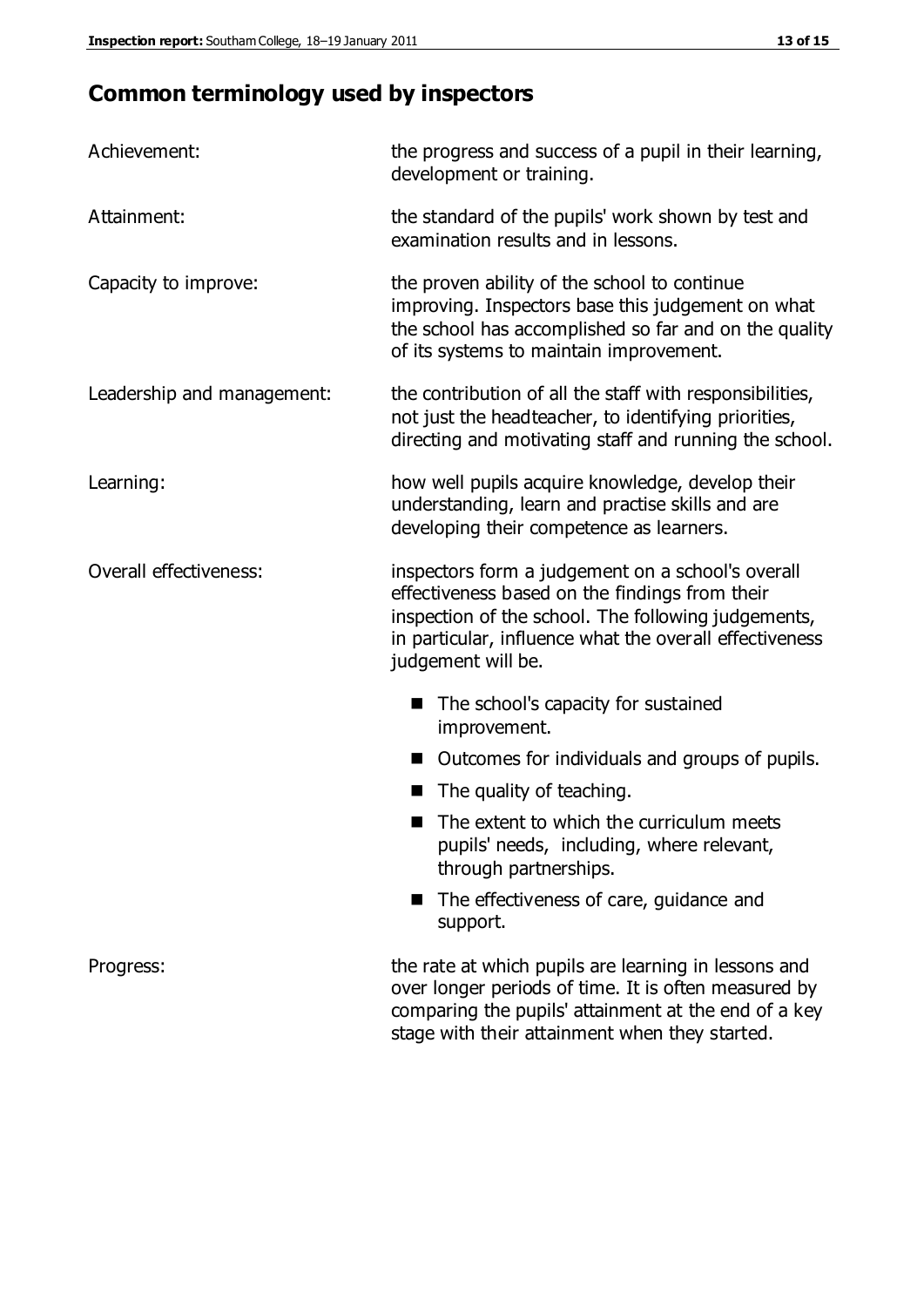#### **This letter is provided for the school, parents and carers to share with their children. It describes Ofsted's main findings from the inspection of their school.**

20 January 2011

#### Dear Students

#### **Inspection of Southam College, Southam, CV47 0JW**

Thank you for the welcome you gave to me and my colleagues when we visited the school for its recent inspection. We were particularly impressed by your evident pride in your school and by the way older students support others through peer mentoring.

You go to an outstanding school. Your attainment by the end of Year 11 is consistently high and 2010 results in English, mathematics and science were well above the national average. Attainment in the sixth form is improving and in 2010 was above the national average. The school provides you with an exciting curriculum that is closely matched to your individual needs. The enrichment activities, particularly the wide variety of sporting opportunities help you to stay healthy. You are keen to do well and to continue to improve. Your attendance is excellent. The good teaching you receive enables you to learn well and in some lessons you make outstanding progress because of the variety of fun activities provided for you. Teachers enable you to develop independence, teamwork and leadership skills and the confidence you need to prepare you for your future. We have asked them to ensure that they all plan lessons that closely match your ability and to ensure that they assess your work effectively so that they can support and challenge you appropriately. We have also asked that the marking of your work is always as good as that you receive in art, design and technology and history. The outstanding care, guidance and support that you receive enable you all to feel safe. You told us that you value the fact that you are well-known as individuals and we agree.

The leaders of the school work hard to make sure you continue to be safe and well cared for and that you develop well as young people. We have asked them to make sure that they provide opportunities for you to have first-hand experience of schools outside your local area, so that you have a better understanding of your place in our national community. You can help them by continuing to work hard and asking your teachers to explain how you can improve. I wish you every success for the future.

Yours sincerely

Mary Davis Lead inspector